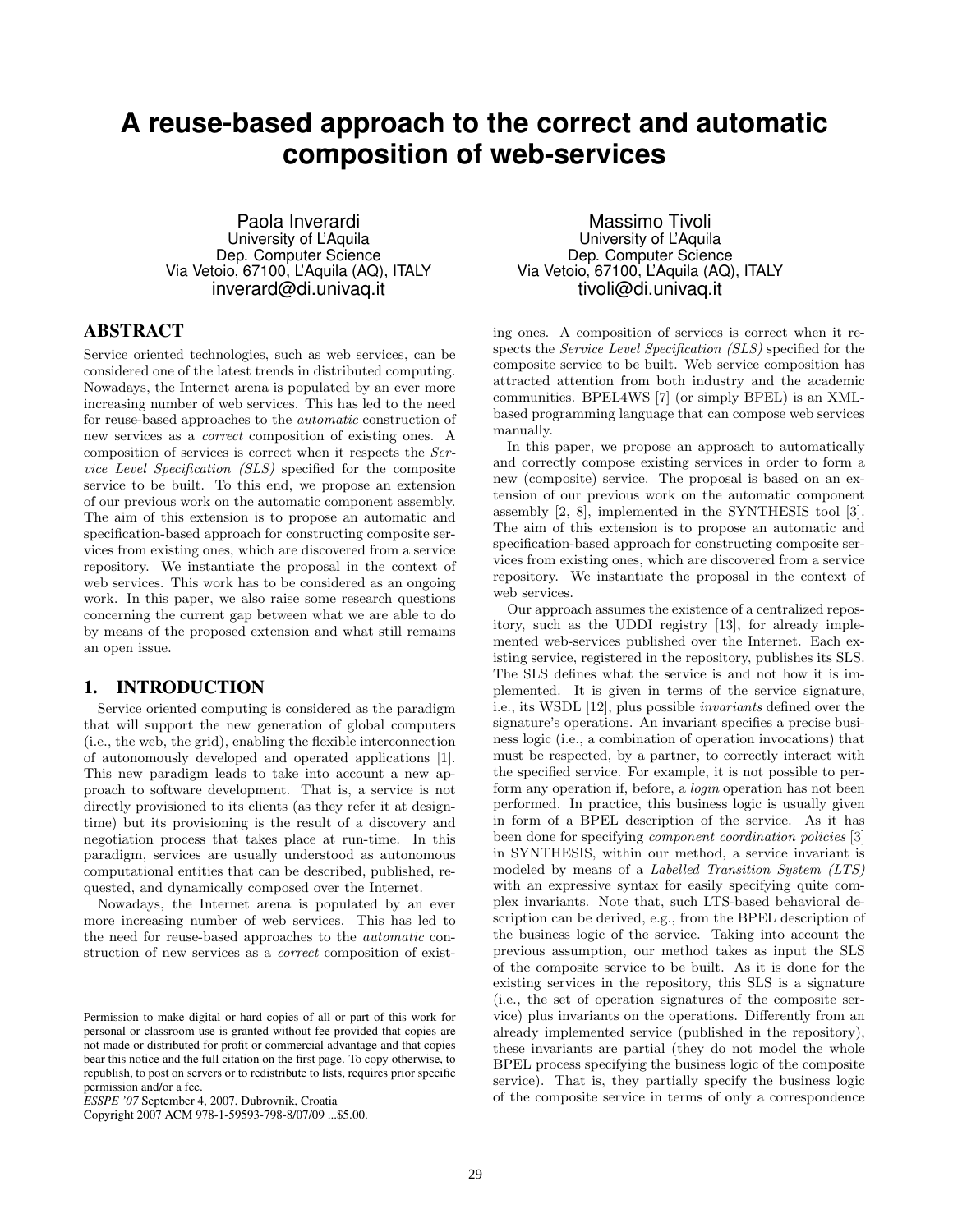between an operation invocation on the composite service (e.g., a  $\epsilon$  receive activity in BPEL) and a combination of operation invocations on the constituent services (e.g., a <sequence>, <switch>, <pick>, <flow>, or <while> activity composition of  $\langle$ invoke> activities in BPEL). What is missing is the interaction protocol that a customer of the composite service has to respect in order to correctly use it.

Note that, on one hand, simply giving a correspondence between a composite service operation and constituent services operations does not guarantee that when one uses the composite service, by performing invocations to its operations in any order, a business logic violation does not occur (e.g., deadlock, or more simply, the invocation of an operation in a state that is not consistent with respect to the service's business logic). On the other hand, it is realistic to assume that, in reusing existing services, the developer of the composite service has only the sufficient knowledge to make an operation of the composite service correspond to operations of the constituent services and he cannot guarantee the correctness of a more global business logic specification.

The aim of our method is to extend, modify, or partially reuse SYNTHESIS in order to automatically derive, from the SLS of the existing services and the (partial) SLS of the composite service, the correct (with respect to the deadlockfreeneess and the business logic of the constituent services) BPEL code of the composite service hence providing a concrete and correct specification of its business logic in terms of interaction with existing services.

This work has to be considered as an ongoing work hence addressing only a part of the underlining overall problem. For example, semantic or extra-functional properties of the composite service are not taken into account and their treatment is considered as future work. In this paper we will also raise unanswered questions concerning the overall actualization of our approach.

The remainder of the paper is organized as follows. Section 2 describes, as background, our SYNTHESIS tool for the automatic and correct component assembly whose adaptation to web services is proposed in this paper. Section 3 informally describes, by means of an explanatory example, our reuse-based approach to the correct and automatic composition of web services. Section 4 draws some conclusions, present few related works, and raises unanswered questions by discussing also possible future directions.

#### 2. THE SYNTHESIS TOOL

This section introduces SYNTHESIS, a tool for automatically assembling correct and distributed component-based systems out of a set of already implemented black-box components [3]. SYNTHESIS implements our adaptor-based approaches to component assembly (see [2, 8]).

The implemented approach automatically generates a *dis*tributed adaptor for a set of black-box components. It is a specification-based and decentralized approach. Namely, given (a) the interface specification (i.e., the IDL) of each component, (b) the specification of the interaction behaviour of each component with its environment, and (c) a specification of the desired behaviour that the system to be composed must exhibit, it generates a set of component wrappers (one for each component). These wrappers suitably communicate in order to avoid possible deadlocks and enforce the specified desired interactions. They constitute the distributed adaptor for the given set of black-box components.

More precisely, starting from the components' IDL and from the specification of the components' interaction behaviour, SYNTHESIS automatically builds a behavioural model, i.e., an LTS, of a centralized *qlue adaptor*. This is done by performing a part of the synthesis algorithm described in [8]. At this stage, the adaptor is built simply for modeling all the possible component interactions. It acts as a simple router and each request/notification it receives is strictly delegated to the right component. By taking into account the specification of the desired behaviour that the composed system must exhibit, SYNTHESIS explores the centralized adaptor LTS in order to find those states leading to deadlocks or violating the specified desired behaviour. This process is used to automatically derive the set of component wrappers that constitute the  $correct<sup>1</sup>$  and  $distributed$ version of the centralized adaptor.

SYNTHESIS supports two possible implementations of the generated distributed adaptor. One implements the adaptor's actual code as a set of COM/DCOM component wrappers (one for each component). These wrappers act on the component registries in order to interpose themselves among the components, intercept their messages, and coordinate them as it has been specified. The other implements the adaptor as a set of EJB component wrappers. Each wrapper is developed by using AspectJ to intercept the component messages and correctly coordinate them.

The method implemented by the current version of SYN-THESIS assumes the following data as inputs: (a) the interface specification of the components forming the system to be built. It is given as a set of IDL files, one for each component, implementing a server logic; (b) the specification of the desired behaviours that the system to be built must exhibit. It is given in terms of a set of LTSs with a specific syntax for the transition labels; (c) for each component (either client or server), the specification of its interaction protocol with the expected environment. It is an XML file that encodes an high-level Message Sequence Chart (hMSC).

These three inputs are then processed in two main steps: (1) by taking into account the inputs (a) and (c), SYNTHE-SIS automatically derives the LTSs that model the component interaction behaviour with the expected environment. From a component LTS, a partial model of the centralized glue adaptor is automatically built. It is partial since it reflects the expectation of a single component. By "unifying" all these partial adaptor models, SYNTHESIS automatically derives the LTS  $K$  of the centralized glue adaptor. (2) After K has been generated, SYNTHESIS explores it looking for those states representing the last chance before incurring in an execution path that leads to a deadlock. The enforcement of a specified desired behaviour is realized by visiting the LTS modeling it (input (b)). The aim is to split and distribute this LTS in such a way that each component wrapper knows which actions the wrapped component is allowed to execute. The sets of last chance states and allowed actions are stored and, subsequently, used by the component wrappers as basis for correctly exchanging synchronizing information when strictly needed. In other words, the generated component wrappers interact with each other to perform the correct behaviour of K with respect to deadlock-freeness and the specified desired behaviours.

<sup>1</sup>With respect to deadlock-freeness and the specified desired behaviour.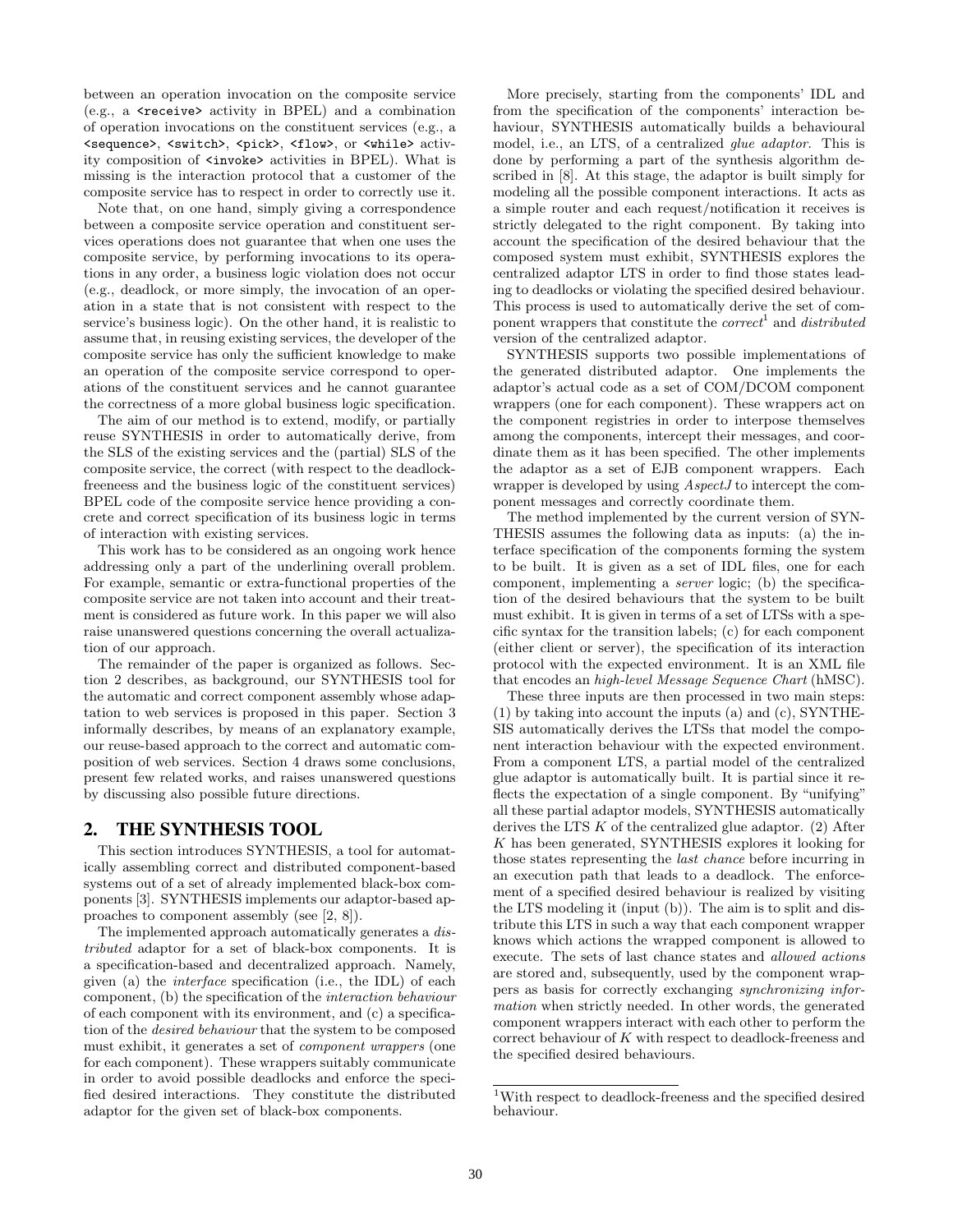#### 3. METHOD DESCRIPTION

In this section, by means of an explanatory example, we informally describe our method to the correct and automatic composition of web services. In Figure 1 we show our method by pointing out the input and output data processed, and the intermediary models that are produced and processed for synthesis purposes.



Figure 1: SYNTHESIS for Web Services

As already said in Section 1, the SYNTHESIS version for web services proposed in this paper, takes as input the SLS  $(i.e., WSDL + BPEL)$  of the existing services registered in the centralized service repository. Furthermore, SYNTHE-SIS for web services, takes as input also the partial SLS of the service to be built from the existing ones (i.e., WSDL + partial BPEL). From these two inputs, our method automatically derives the LTSs modelling the specified business logic for the existing services. For example, let us consider that we want to compose two existing web services, LIB and PAY, in order to build a composite web service CWS that implements an electronic library. Through CWS, an authorized customer can search for a book, order it, and pay for its order. LIB provides the capabilities of customer authentication and electronic library. PAY provides the capabilities of customer authentication and on-line payment. The following code is a fragment of the SLS of PAY. The first fragment has been taken from the WSDL specification of PAY, the second one from its BPEL process specification.

```
<definitions ...
  <portType name="PAY_PT">
    <operation name="login"> ... </operation>
    <operation name="logout"> ... </operation>
    <operation name="pay"> ... </operation>
  </portType> ...
  <role name="PAY">
    <portType name="PAY_PT"/>
  \langlerole>
  <service name="PAY_BP"/>
</definitions>
<process name="PAY_PROCESS" ...
  <partners>
    <partner name="customer" ... />
```

```
<partner name="book_vendor" ... />
```

```
</partners> ...
  <sequence>
    <receive name="authentication" partner="customer"
      portType="PAY_PT" operation="login" .../>
    \langlewhile \ldots> \ldots<receive name="payment" partner="customer"
         portType="PAY_PT" operation="pay" .../>
    </while>
    <receive name="exit" partner="customer"
      portType="PAY_PT" operation="logout" .../>
  </sequence>
</process>
```
SYNTHESIS for web services parses this SLS and automatically builds the LTS of PAY as it is shown in the righthand side of Figure 2. The LTS of LIB (shown in the lefthand side of Figure 2) is built analogously to what has been done for PAY.



Figure 2: LTSs for LIB and PAY

The SLS of CWS defines a WSDL declaring three operations: CWS.login (i.e., customer login), CWS.logout (i.e., customer logout), and CWS.getBook (i.e., searching, ordering, and payment for a book). Moreover, its partial BPEL specification allows SYNTHESIS for web services to derive the following operation correspondence vectors:

```
CWS.login ::= LIB.login | PAY.login
CWS.logout ::= LIB.logout | PAY.logout
CWS.getBook ::= LIB.search -> LIB.order -> PAY.pay
```
The set of operation correspondence vectors (i.e., the set of "::=" equations) partially defines the business logic of the specified composite service.



Figure 3: (A) most permissive LTS for CWS (B) correct LTS for CWS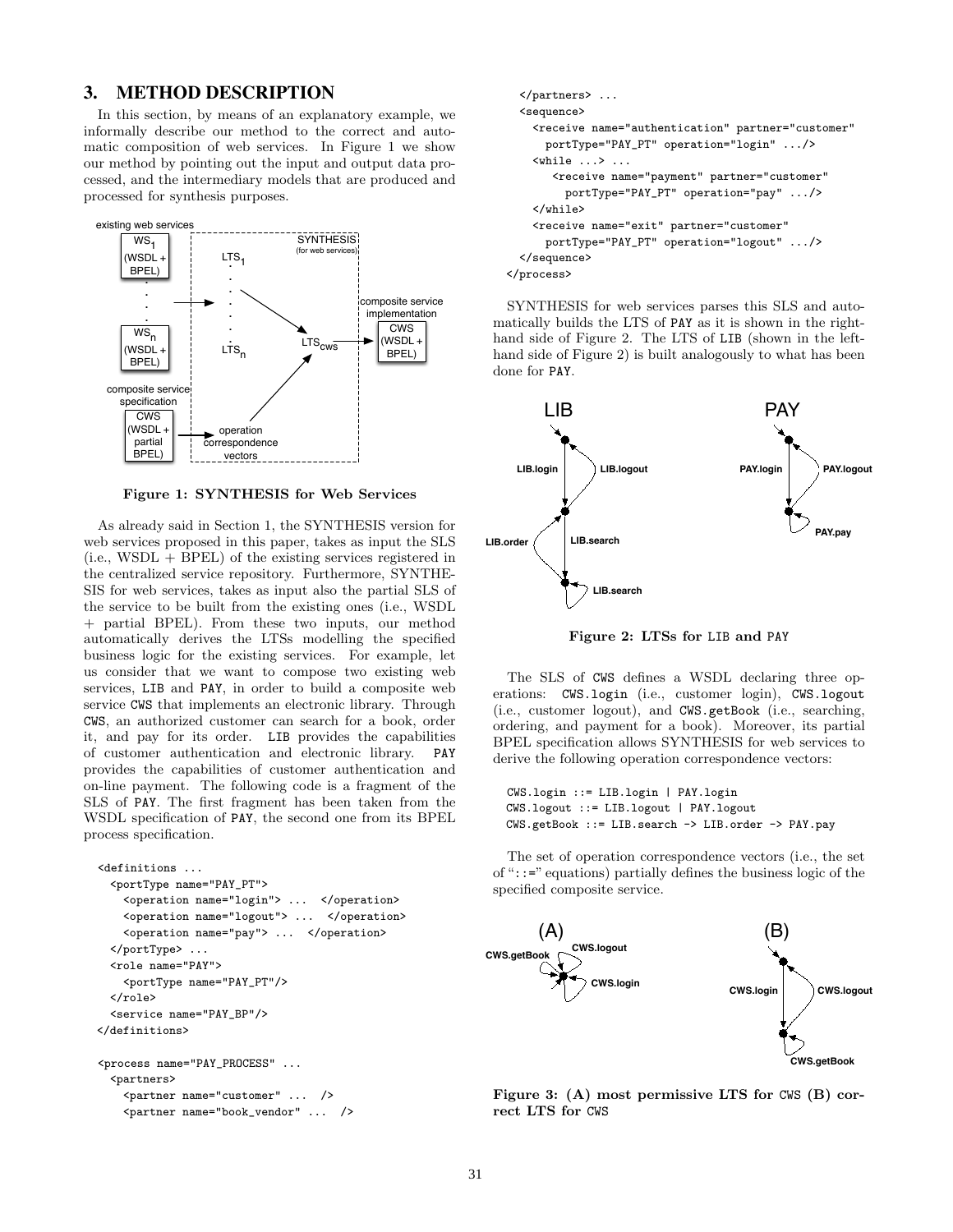

Figure 4: Method steps

In fact, it says nothing about the interaction protocol that must be respected by a customer when he invokes the composite service operations. It just specifies what execution flow (in terms of operations of the constituent services) is triggered once an operation of the composite service is invoked. By continuing our explanatory example, when CWS.login is invoked on the composite service, LIB.login and PAY.login are performed independently as two parallel activities (i.e., the "|" operator). It is done analogously for CWS.logout. When CWS.getBook is invoked, LIB.search, LIB.order, and PAY.pay are sequentially performed (i.e., the "->" operator).

From the WSDL specification of CWS, SYNTHESIS for web services trivially derives an LTS modelling the most permissive business logic for CWS, i.e., the one that allows a customer to invoke the CWS's operations in any order and in any execution state (see Figure 3. $(A)$ ). It can be seen as the model of an uncontrolled orchestrator for LIB and PAY with respect to the operation "entry-points" of CWS. The uncontrolled orchestrator is not the correct business logic for CWS, although, e.g., no deadlock occurs. In fact, one can, e.g., requires to pay for an empty order that, although non-critical, represents a violation of the indeed business logic of CWS. To derive the correct business logic, and hence automatically complete the partially specified SLS of CWS, our method takes into account the LTSs of LIB and PAY, and combines them with the three operation correspondence vectors above specified. This is done in order to refine the LTS shown in Figure 3.(A) and automatically synthesize a controlled orchestrator for LIB and PAY with respect to CWS, whose LTS is shown in Figure 3.(B).

The LTS shown in Figure 3.(B) models the correct and complete business logic for CWS. From it, SYNTHESIS for web services, automatically derives the actual BPEL code for CWS hence automatically completing its partially specified SLS.

In Figure 4, we show the three steps automatically per-

formed by SYNTHESIS to derive the LTS of CWS, which models its whole correct business logic.

In the first step, from the most permissive LTS of CWS, a new LTS is automatically built by rewriting each transition according to the specified correspondence vectors. Let us denote this new LTS as CWS'. Then, in the second step, a kind of LTS parallel composition operator is performed. This parallel composition takes into account the LTSs of LIB, PAY, and CWS'. Differently from a classical synchronous parallel composition operator between LTSs, our parallel composition deals with "concurrent" actions. For instance, the action LIB. login  $|$  PAY. login of CWS' must synchronize with both action LIB.login of LIB and action PAY.login of PAY hence letting concurrently evolve the LTS of CWS', LIB, and PAY. Furthermore, our parallel composition is guided by  $CWS'$  in the sense that it does not look at all possible nondeterministic choices. In other words, through this parallel composition, our method searches for all those traces of CWS<sup>'</sup> that can synchronize with traces of LIB and PAY. When a synchronization does not occur, a transition leading to a sink state (i.e., a state without outgoing transitions) is produced (see the white-filled states shown in Figure 4). Each sink state corresponds to a safety violation of the business logic of CWS' with respect to its constituent services (i.e., LIB, and PAY). The third step performs backwards error propagation in order to prevent the detected business logic mismatches (i.e., all the finite traces in the parallel composition are removed). Moreover, during this last step, the correspondence vectors are re-applied in order to suitably rewrite the actions in the parallel composition hence obtaining the correct LTS for the business logic of CWS.

#### 4. CONCLUSIONS

In this paper we proposed an automatic approach to the correct composition of already implemented web services. The aim of this composition is to automatically and correctly build a new web service. The proposed approach can